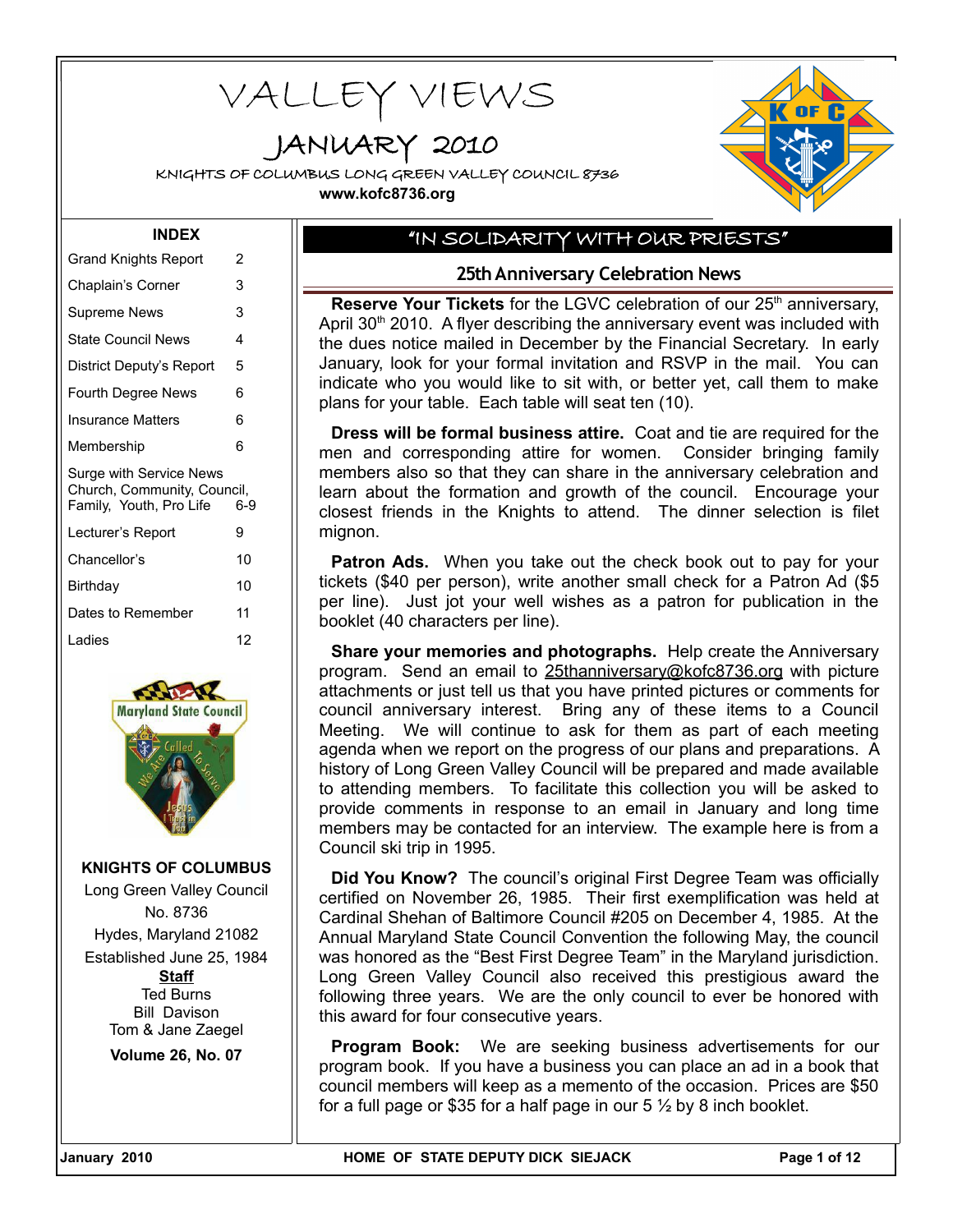# **GRAND KNIGHTS REPORT**



Dear Brothers

I sincerely hope that you and your families had a wonderful and joyful Christmas, and that the Good Lord will bring you abundant blessings in the New Year. Here we are at the mid point of our fiscal year already. And as always at this time it seems the

pace picks up tremendously. We have accomplished a lot and had many successful activities. Thanks to all those who lead, supported, and participated in the numerous projects, and for your contributions to their success. Your spirit and generosity continues to inspire the Leadership Team, and we hope for greater involvement of all in the months ahead.

There are numerous Pro Life activities this month, with the major one being the March For Life in Washington D.C. on January 22. There are numerous transportation opportunities highlighted elsewhere in this newsletter and the St. John the Evangelist bulletins. If you are unable to attend the March, please take time to pray on this day, and if possible participate in prayer services in our community. We are very pleased that, with the encouragement of our council and the pastoral council, St. John's has launched the Respect Life Committee under the joint leadership of Nancy Burke and Patty Stroble. We look forward to combining our council efforts with them as well as the committee at St. Marks lead by Brother Jim Cross.

This was one of our Goals and Objectives that has been successfully achieved. Thanks to Ed and Pat Gibbons for their strong leadership in these efforts.

We are also holding our annual Spaghetti Dinner at SJE Church hall on January 16<sup>th</sup> following the 5pm mass. Please volunteer to help with the cooking, set up, serving and clean up efforts. Brother Jim Milarcik will be heading up the kitchen crew this time. Please support him, Ed Gibbons, Randy Keiser and me with this fund raiser activity for our Pro Life initiatives.

I will be attending the State Council Mid Year program at Columbus Gardens on Saturday, Jan. 9, and will provide detailed feedback at the council business meeting on the  $12<sup>th</sup>$ .

Please continue to keep Brother Jason Lanham and his family in your prayers for his safe and speedy return from deployment in Iraq. Also pray for Brother / Reverend Dave Kruse as he continues his ministry to our deployed troops. And continue to pray for the family members and friends of all those serving in our Armed Forces to keep us safe. Lastly, if you are not already a member of the McGivney Guild, I encourage you to join and to pray with us for his beatification.

For those of you have drifted away, we hope and pray that you will resolve to get involved with the council again. We look forward to seeing you at our meetings or council events.

Stay faithful and be grateful, Tom Zaegel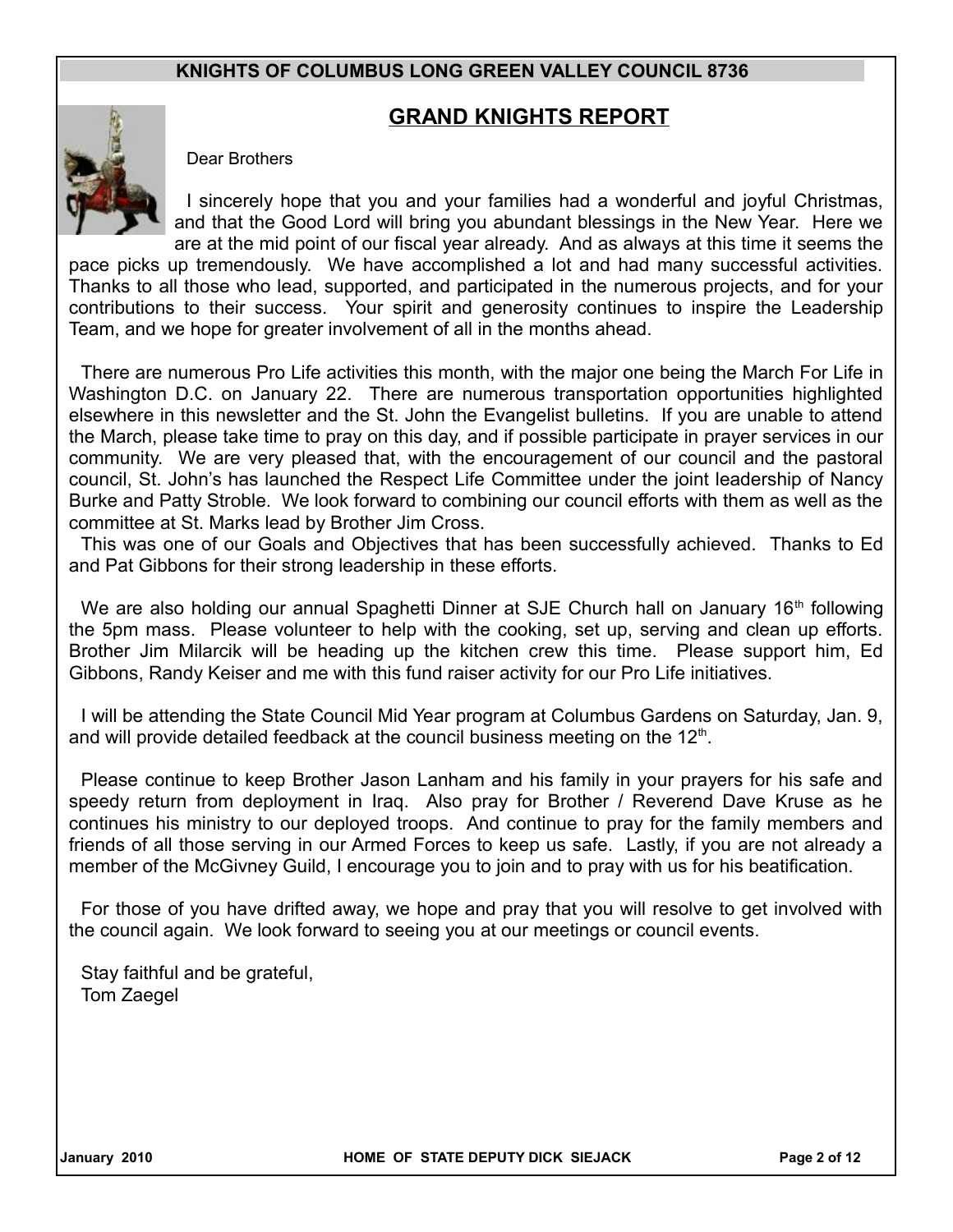### **CHAPLAIN'S REPORT**

**Fr. Willie Franken; 410-592-6206; [WFranken@archbalt.org](mailto:WFranken@archbalt.org)**

Dear Brother Knights,

Happy New Year! May this New Year be one filled with good health and many blessings.

The beginning of a New Year is a time when people often make resolutions. A sample of resolutions would be to stop smoking, to lose weight, to renew a friendship, or to exercise more this year. All too often, our intentions to keep our New Year's resolutions dwindle over the year. We get involved in other activities and become too busy to complete our own resolutions.

As we begin this New Year, I might suggest that we make a time resolution together. Take time to be with family. Take time to speak and listen to God in prayer every day. Take time to experience God's forgiveness by celebrating the Sacrament of Penance. Take time to forgive someone who may have hurt you in the past. Take time to let your elected officials know your opposition to abortion, genocide, and the death penalty. Take time to see that your life makes a difference for someone else. Take time to slow down the pace of your life.

My brothers and sisters, may this New Year be filled with many blessings. May the Lord of life continue to bring us a sense of joy and peace.

# **SUPREME COUNCIL NEWS Scholarships**

The Knights of Columbus annually award scholarships to the children of Knights or Knights working toward bachelor's degrees at Catholic colleges and Catholic universities in the United States, Canada, Mexico, Puerto Rico and the Philippines. This also includes grants to seminarians in the United States and Canada. Do you know someone needing tuition assistance?

The Order's largest scholarship programs for college undergraduates are:

- Fourth Degree Pro Deo and Pro Patria Scholarships
- [John W. McDevitt \(Fourth Degree\) Scholarships](http://www.kofc.org/un/eb/en/members/scholarships/mcdevitt.html)
- [Fourth Degree Pro Deo and Pro Patria \(Canada\) Scholarships.](http://www.kofc.org/un/eb/en/members/scholarships/prodeo_canada.html)

Twelve [Fourth Degree Pro Deo and Pro Patria Scholarships](http://www.kofc.org/un/eb/en/members/scholarships/prodeo_us.html) are reserved for freshmen entering the The Catholic University of America in Washington, D.C., and are administered by the university's [Office of Admissions and Financial](http://financialaid.cua.edu/) [Aid.](http://financialaid.cua.edu/)

#### **Other Scholarship Programs**

#### **[Endowed Scholarships](http://www.kofc.org/un/eb/en/members/scholarships/endowed.html)**

The Knights of Columbus offers a limited number of endowed scholarships provided from earnings of funds established in the donors' names. In accepting these gifts, the Order's Board of Directors voted to administer endowed scholarships in conformance with the rules of the Fourth Degree Pro Deo and Pro Patria Scholarship program, subject to the donors' wishes.

#### **[Matthews and Swift Educational Trust Scholarships](http://www.kofc.org/un/eb/en/members/scholarships/matthews_swift.html)**

Delegates to the 62nd Supreme Council Meeting in August, 1944 voted to establish an Educational Trust Fund by the raising of \$1 million through a special per capita tax on the members of the Order.

#### **[Sister Thea Bowman Foundation-Knights of Columbus Scholarships](http://www.kofc.org/un/eb/en/members/scholarships/bowman.html)**

In 1996, the Order's Board of Directors partnered with the Sister Thea Bowman Black Educational Foundation to establish a four-year grant to support deserving African-American students pursuing a Catholic college education.

**January 2010 HOME OF STATE DEPUTY DICK SIEJACK Page 3 of 12**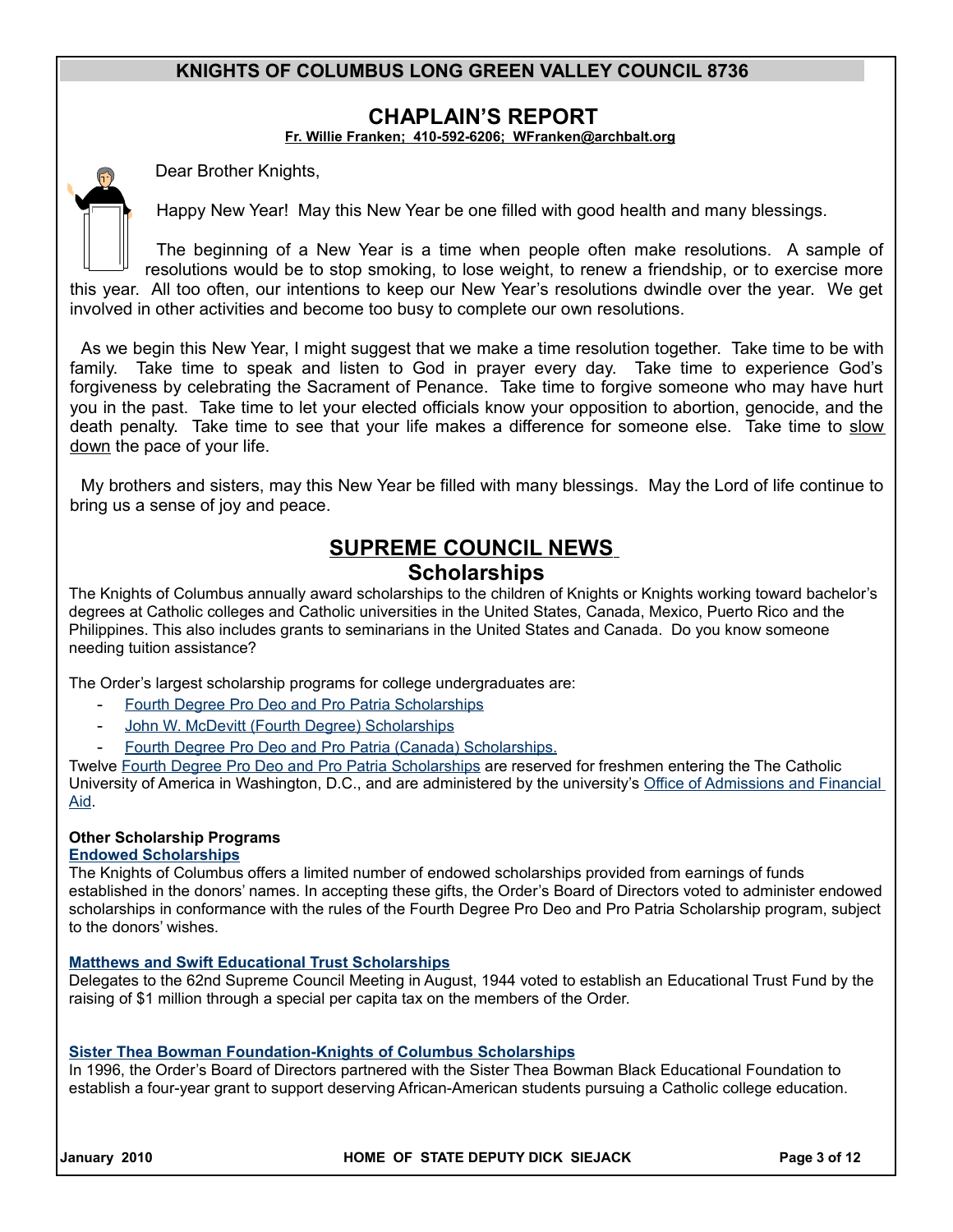#### **[Vocations Scholarships](http://www.kofc.org/un/eb/en/members/scholarships/vocations.html)**

The Supreme Council adminsters two scholarship programs for students in the first four years of theology pursuing a vocation to the priesthood.

#### **[Fellowships at The Catholic University of America](http://www.kofc.org/un/eb/en/members/scholarships/catholic_u.html)**

The Catholic University of America in Washington, D.C., provides Knights of Columbus Fellowships for graduate study leading to a master's degree or doctorate.

#### **[Bishop Charles P. Greco Graduate Fellowships](http://www.kofc.org/un/eb/en/members/scholarships/greco.html)**

Established in 1973, the Bishop Charles P. Greco Graduate Fellowship Trust offers fellowships for full-time graduate study leading to a master's degree in a program designed for the preparation of classroom teachers for people with intellectual disabilities.

- U.S. applicants must apply to a **Catholic college or Catholic university**.
- Undergraduate scholarships are awarded to incoming freshmen and are normally renewed for a total of four years.
- Scholarship applications are available after **Oct. 1**.
- Deadline for completed applications for **U.S.** undergraduate students is **March 1**.
- Deadline for completed applications for **Canadian** undergraduate students is **May 1**.
- **Write:**

Department of Scholarships Knights of Columbus PO Box 1670 New Haven, CT 06507-0901 203-752-4332

**Request Application** 

# **STATE REPORT**

Brothers,

This may be winter and in parts of God's world it may be the time to hibernate but not for us. This month is the Pro-Life March on Washington on January 22nd. Congress has a short memory about abortion but we must be there to remind it of the horror of the governmental support for the ending of human life in the womb.

On a more pleasant note, we have a trip to Northern Ireland and Scotland planned for April 2010 but the deadline for final payment is February 1<sup>st</sup>. Call Mary Ann Caguin of World Travel Service at 410-527-9700 Ext. 120 with questions.

The Maryland State Council high school and college scholarships program for 2009-2010 got underway on November 1, 2009, with the mailing of information to Pastors, Principals of Catholic grade schools and high schools, Grand Knights, and District Deputies. Information about Supreme Council sponsorship has also been provided to District Deputies and Grand Knights. Applications and information is available at the web site www.kofcmd.org/state/committees/scholarships.htm. The deadline for submission of the applications is March 1, 2010.

The Supreme Council also makes a number of scholarships available with various deadlines based upon the college to be attended. Information and applications are available from the Supreme Council by mailing requests to Director of Scholarship Aid, Knights of Columbus, PO Box 1670, New Haven, CT 06507- 0901. If you plan to attend Catholic University of America you must write to the Director of Financial Aid The Catholic University of America Washington, DC 20064.



January 2010 **Formular State Communist Communist Communist Communist Communist Communist Communist Communist Communist Communist Page 4 of 12**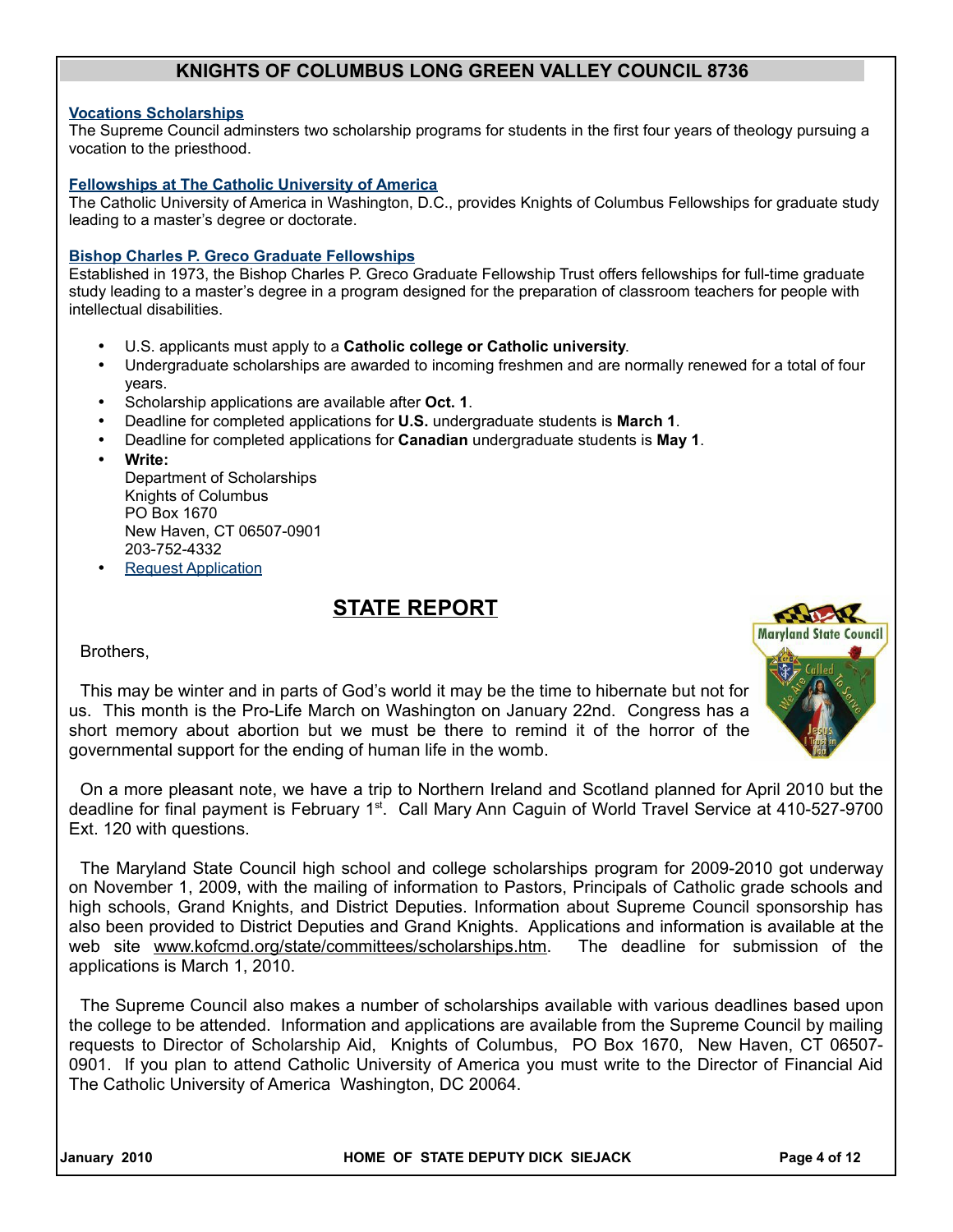# **DISTRICT DEPUTY REPORT**

Every Council a Star Council

|                       | <b>New</b>     | Dropped        | <b>Net</b> | Net Insurance |
|-----------------------|----------------|----------------|------------|---------------|
| Council No            | <b>Members</b> | <b>Members</b> | Membership | Increase      |
|                       |                |                | Increase   |               |
| 8736                  |                |                |            |               |
| 9815                  |                |                |            |               |
| 10100                 |                |                |            |               |
| 11372                 |                |                |            |               |
| <b>District Total</b> | 13             |                | 13/43%     | 7/64%         |

Star District Goals 30 New Members; 11 Insurance Members

While we do focus on membership quotas for awards, *it is very important to remember that goals or quotas aside; new members are the lifeblood of our councils as they bring in new energy, ideas, enthusiasm and allow us to perform planned and new needed charitable works!! I implore each and every member of District 1 to bring in a new member not for the purpose of achieving a quota but to make our councils stronger and more vibrant.*

The GK's and DGK will be participating in the midterm meeting on January on January 9th. This is an extremely important meeting not only for the Grand Knights but the Deputy Grand Knight who will receive some extremely important information needed to prepare them as the future Grand Knight.

There will be several Pro-Life Activities this month. Please actively support these programs. We are a Pro-Life organization and need to provide visible support to these efforts. The National March for Life will be Thursday January 22 in Washington.

There is a 3<sup>rd</sup> degree on January 23<sup>rd</sup> at Dundalk Council and March 19<sup>th</sup> at Cardinal Gibbons Council. These are the only  $3<sup>rd</sup>$  degrees in our area the remainder of the fraternal year; so please take full advantage of them. Since these are all out of our District, please make sure your Council gets the DD Authorization for each 3rd degree.

Those councils wishing to participate in the Free Throw Competition must do so in January as we are making plans for a District Free Throw shoot-out in early February so the District winners will be eligible to participate in the State finals on February 27th. You might be interested to know that one of our District winners Kristen Kunaniac (9815) won the State Soccer shootout for her age group – Congratulations!!!

> Jesus I trust in you!!!! Brian O'Connor District Deputy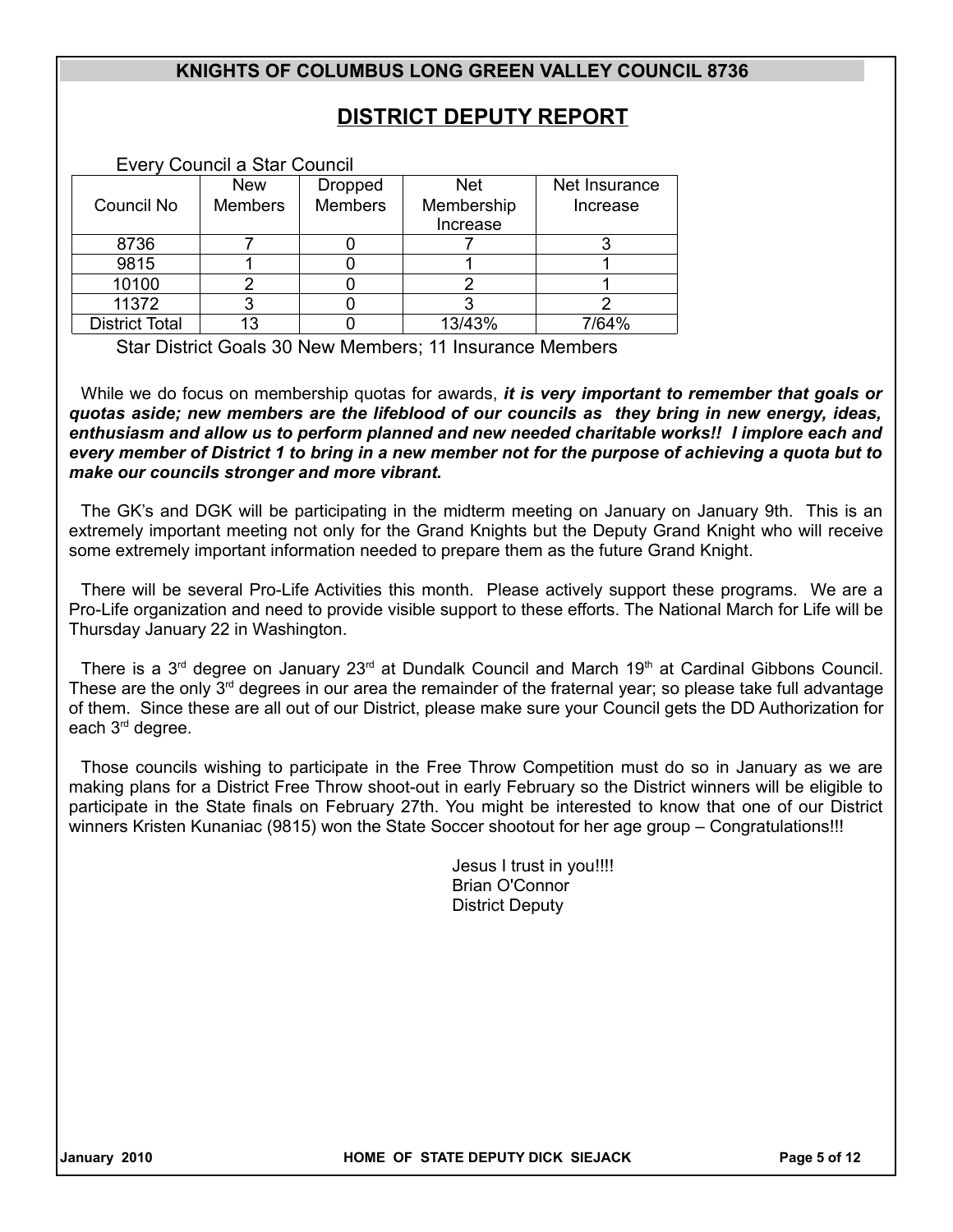# **FOURTH DEGREE NEWS**

Archbishop John Carroll Assembly 2378; Faithful Navigator Leonard Windsor

Our next Archbishop John Carroll Assembly meeting will be Jan. 21, Thurs. at 8:00PM

To all my brother knights every where, Please remember our military no Matter where they are stationed.

# **INSURANCE MATTERS**

 **Jerry Henderson (410)825-0004), gerald.henderson@kofc.org**

FRATERNAL BENEFITS

### "*Do you own a business?"*

If so, there are some unique planning issues to consider that a non-business owner doesn't have to worry about.

(1) If you die, how will the business pay your family an income?

(2) If you have children that will eventually take over your business, how will they buy you out?

(3) How will you equalize the inheritances between your children who work in the business and those that don't?

(4) Have you set up a guaranteed buyer for your business when you die?

*In most cases … you are the main motivating force behind your business. It won't run without you. Allow the K of C with our unique product advantages to help you fashion a plan that helps you, your family and your business.*

## **MEMBERSHIP CHAIRMAN**

#### **Jim Schmidt, Sr, PGK; 410-592-8891; snstrngjim@msn.com**

We recently interviewed a new potential member and have another waiting to be interviewed. Once this is done we can have a First Degree Exemmplification by our newly certified Long Green Valley Council First Degree Team.

## **CHURCH ACTIVITIES**

#### **Randy Keiser; [mostincorporated@yahoo.com](mailto:mostincorporated@yahoo.com) 410-491-6407**

Happy New Year everyone! The next Church event will be a Pot Luck Dinner to take place on January 30, 2010 after the 5PM mass for our 5th Sunday celebration. Please call me at 410-491-6407 so I can get an idea of who's coming and what food is being provided.

I would also like to thank everyone that helped with the Church parking during the Christmas services and everyone who helped to set up the nativity scene.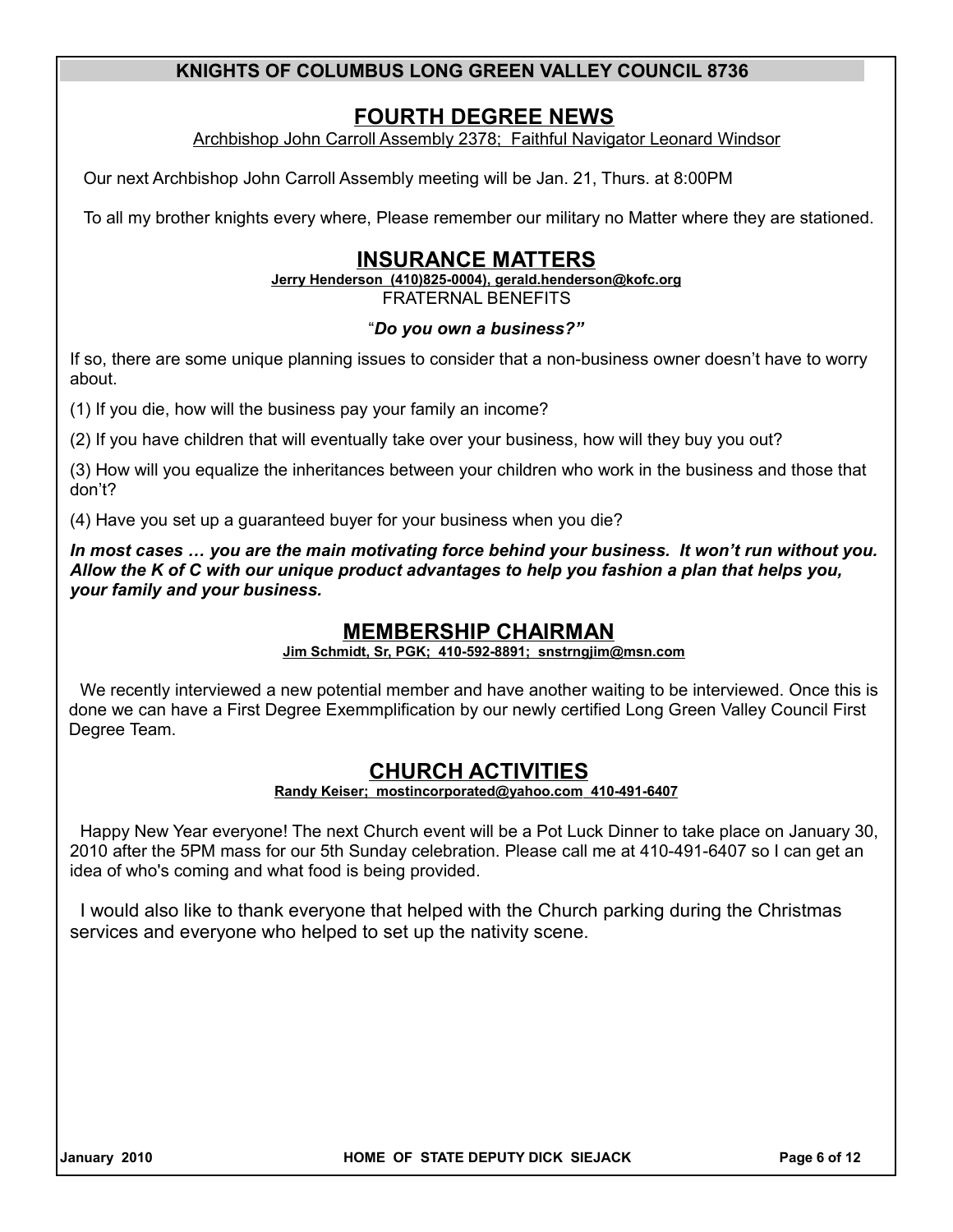## **COMMUNITY ACTIVITIES**

#### **Mike Naumann 410-592-4884 mike.n@pioneernetwork.com**

The port of Baltimore - "the port that built a city" - brings into our midst merchant sailors from around the globe. As part of our ongoing Community Activity to support the AOS Ministry(Apostleship Of The Sea) we are planning a trip to the Stella Maris International Seafarer's Center in January. This ministry supports the Catholic faith of thousands of international seafarers whose ships call in the Port of Baltimore each year.

Please contact me if you would like to join us for a visit to the center to see their work first hand. Those who previously signed up at a meeting need not contact me again. I have your name on the list. I will send out an email in January with the date and more details.

Also in support of this Ministry, donations of religious articles, clothing, and media (magazines and DVD's) are being collected in the Council Hall. We are looking for rosaries, medals, prayer booklets, Catholic books, and magazines. Also "gently used" clothing. Specifically baseball caps, gloves, blue jeans, T-shirts, and work boots. And secular magazines and media, especially sports magazines, car magazines and DVD's. Bring your donations to a meeting. If you have a lot of items just leave them in your vehicle and I will transfer them to my car after the meeting. Thanks to all who have donated items this year.

# **BLOOD DRIVE**

#### **Ray Dietz 410-592-5377**

Our Blood Drive of November 21, 2009 yielded 52 pints. We had 70 appointments with 10 deferrals (primarily due to low iron - eat more spinach) and 8 no shows. Many THANKS to all those who contributed including our valuable donors, callers, and gameday volunteers. These donations are able to genuinely help save the lives of up to 150 people. We all should celebrate our valuable contributions. Reminder - next Blood Drive Saturday, June 5, 2010.

#### **2009 THANKSGIVING/CHRISTMAS PROJECT REPORT**

The **Thanksgiving/Christmas Project** was **successfully completed** with **71 Council members** participating. This project was started by **Brother Jim Welsh** and for **19 consecutive years** we helped feed the poor at Thanksgiving. A total of **\$4,730.50** was donated this year which includes a **\$1,495.50** Poor Box collection the weekend of 11/22/09. **In addition** to the **money donated**, **797** food items, **10** cooked turkeys and **200** frozen apple pies **(\$2,000)** were donated. The pies were donated by St. John the Evangelist parishioners through the School's November Market Day event. **With these donations our Council provided food for 385 families and 80 individuals**!

The **total food supplied** was: **105** frozen turkeys, **1,305 lbs.** of potatoes, **360 lbs.** of yams, **400 lbs.** of onions, **200** frozen pies, **80-5 lb.** bags of sugar, **150** boxes of stuffing, **142** cans of soup, **138** gravy packets/jars, **123** cans of cranberry sauce, **492** cans of vegetables, **168** boxes of macaroni/cheese, **80-2 lb.** bags of brown sugar, **80** bottles of vegetable oil, **85** cans of tuna, **88** boxes of cereal, **63-12 oz.** bags of Coffee, **120-20 oz.** bags of Candy, **25** packages of Cookies, **400** lbs. of Bananas, **135** bunches of Collard Greens, **99** misc. items, **13** boxes of oranges, **13** boxes of apples and **10** cooked turkeys.

These donations were distributed to Our Daily Bread Employment Center, the **125** families registered with Beans & Bread Outreach Center, the **125** families registered with the Missionaries of Charity–Gift of Hope Convent and a local family. On the Wednesday before Thanksgiving, cooked turkeys and all the food needed for complete Thanksgiving dinners were provided to the **62** students and staff at Our Daily Bread Employment Center and the **4** nuns and **10** AIDS patients at the Gift of Hope Convent. On 12/18/09, we delivered \$623 of fresh produce to the Missionaries of Charity for their Christmas Food distribution and provided a \$300 Walmart Gift Card to a local needy family. The remaining project funds of \$844 will be used to help the Missionaries of Charity with their Easter Food distribution. **All of this could not have been accomplished without the generous support from Long Green Valley Council 8736, Council members, Knights' Ladies, St. John The Evangelist Church parishioners, St. John The Evangelist School, SJE School Market Day and The Class Produce Group. My heartfelt thanks goes out to all of you.** 

January 2010 **Formular State Communist Communist Communist Communist Communist Communist Communist Communist Communist Communist Page 7 of 12**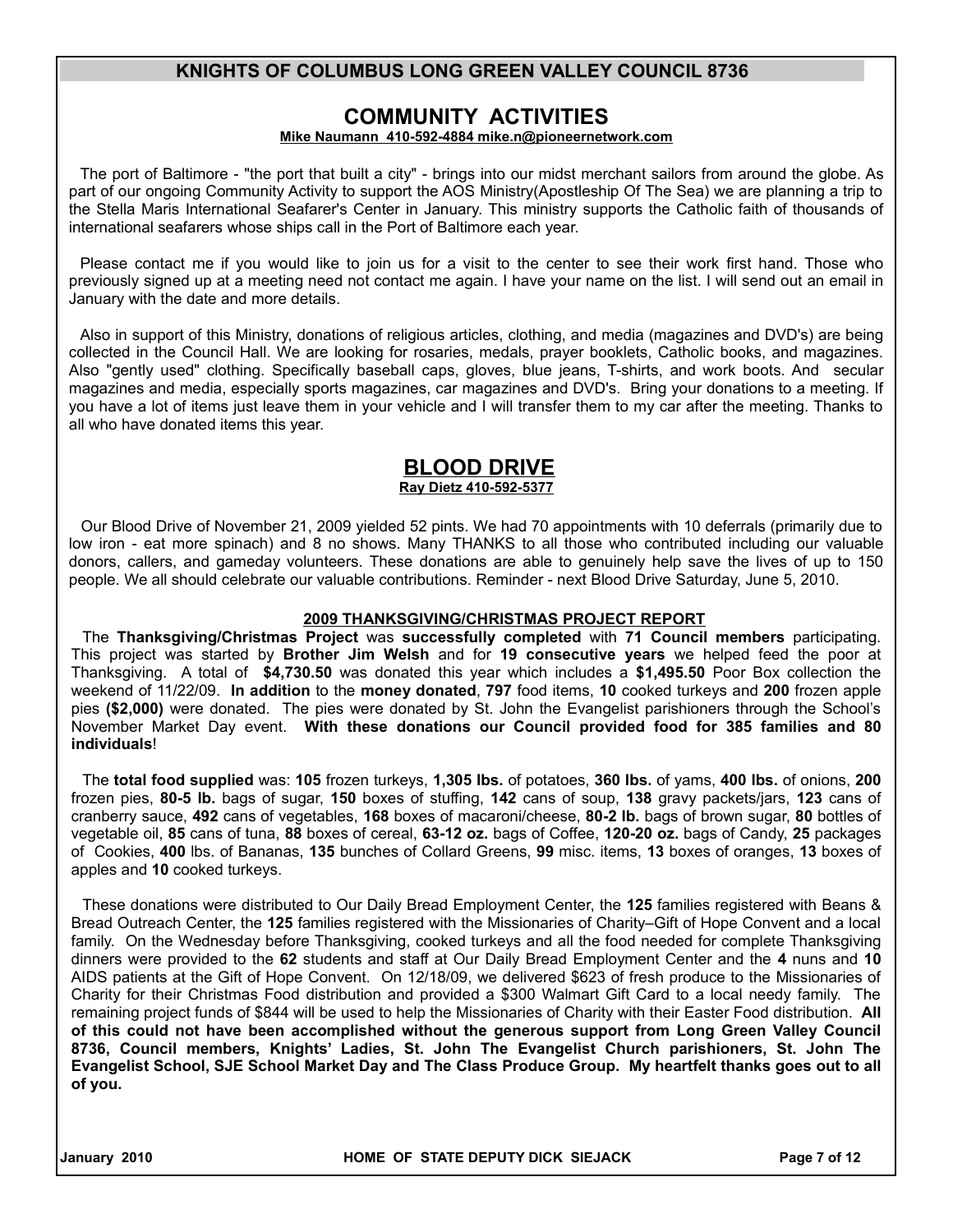**In particular, I would like to thank the following: Fr. Franken** for donating the Poor Box proceeds on 11/22/09 to our project and **Jane Andrews** for managing the project account at St. John the Evangelist Church; **Diana Elliott** for her efforts in obtaining 200 Market Day pie donations and 50 bags of Coffee; SJE School teachers Sara Macek & Nicole Creamer for organizing a SJE School food collection drive which resulted in a donation of 321 items; **James Wright** for his donation to our project and his efforts in obtaining an excellent price for the fresh produce purchased from the Class Produce Group; **PGK George Landefeld, Ed Gibbons, PGK Michael Sallese, PGK Robert Dee, Charles Bogdanowicz, J. Robert Elliott** and **Thomas Rowan** for cooking turkeys for the Thanksgiving dinners; **PGK Carroll McComas, Kevin McComas, James Wright and Michael Keegan** for providing their vehicles and time to make the food deliveries; **PGK James Schmidt Sr., Joe Wenderoth, William Bilo, Ed Gibbons, Gene Messenger and John Caine for their assistance with the food deliveries;** 

**May the Lord reward all project participants in His special way.** 

John J. Mayni, Project Chairman

# **COUNCIL ACTIVITIES**

Like last year, our Council will be celebrating Valentines Day on Sunday, February 12 by attending Mass at St. Johns and then feasting on a brunch at one of the local restaurants. Plan to join us by marking your calendar now. Details are being worked out and you will be advised when they are finalized.

We hope all those who came to the council Christmas party at MaGerks had a wonderful time. It was very well attended and it was great to spend the evening with the Brothers and families; and especially with Father Jack and Father Leo. Thanks to Tom and Dana Rowan for their help in coordinating the event.

We will be planning more Council social activities for the coming months at our Officers meeting in January. If you have any suggestion or ideas please pass them along to Eric Schumacher, Tom Zaegel, or any of the officers.

## **FAMILY ACTIVITIES**

We don't have a specific "Family" activity planned for January but we do want to remind you of the Spaghetti dinner planned for Saturday January 16 in the St. John hall. Dinner begins at 5 PM. This is an excellent affair for the whole family, including grandchildren. The proceeds from the dinner will support our Pro-Life efforts. Please make plans to attend.

In February, we will sponsor a Shrove Tuesday Pancake Supper on the 16<sup>th</sup>, the night before Ash Wednesday. Again use this to take your family out to dinner and join the families of Long Green Valley and St. John's at a pleasant evening.

Do you know of a family that we should nominate as Family of the Year? The family must be a member of our council family. Please contact GK Tom Zaegel or Jim Schmidt, Jr. as soon as possible. Nominations must be submitted to the State Council by February 6<sup>th</sup>.

Do your children or grandchildren need some scholarship help for high school or college? Check out the State article in this month's newsletter for more information about scholarships available through the Maryland State Council and the Supreme Council.

## **YOUTH ACTIVITIES**

#### **Chris Phillips – Director 410-592-5337 or email at chris.phillips@emerson.com.**

#### **Keep Christ In Christmas Poster**

This year our council had another very successful poster contest. 44 posters were submitted, and judging occurred after the December 8<sup>th</sup> meeting. I appreciate all of the Knights that took the time to judge the posters.

Awards were given for grades 1-3, 4-6, and 7-8. Each grade level received cash prizes for \$50 - 1<sup>st</sup>, \$35 - 2<sup>nd</sup>, and \$25 - 3<sup>rd</sup> place. We awarded the prizes in the church during the school's Christmas concert

**January 2010 HOME OF STATE DEPUTY DICK SIEJACK Page 8 of 12**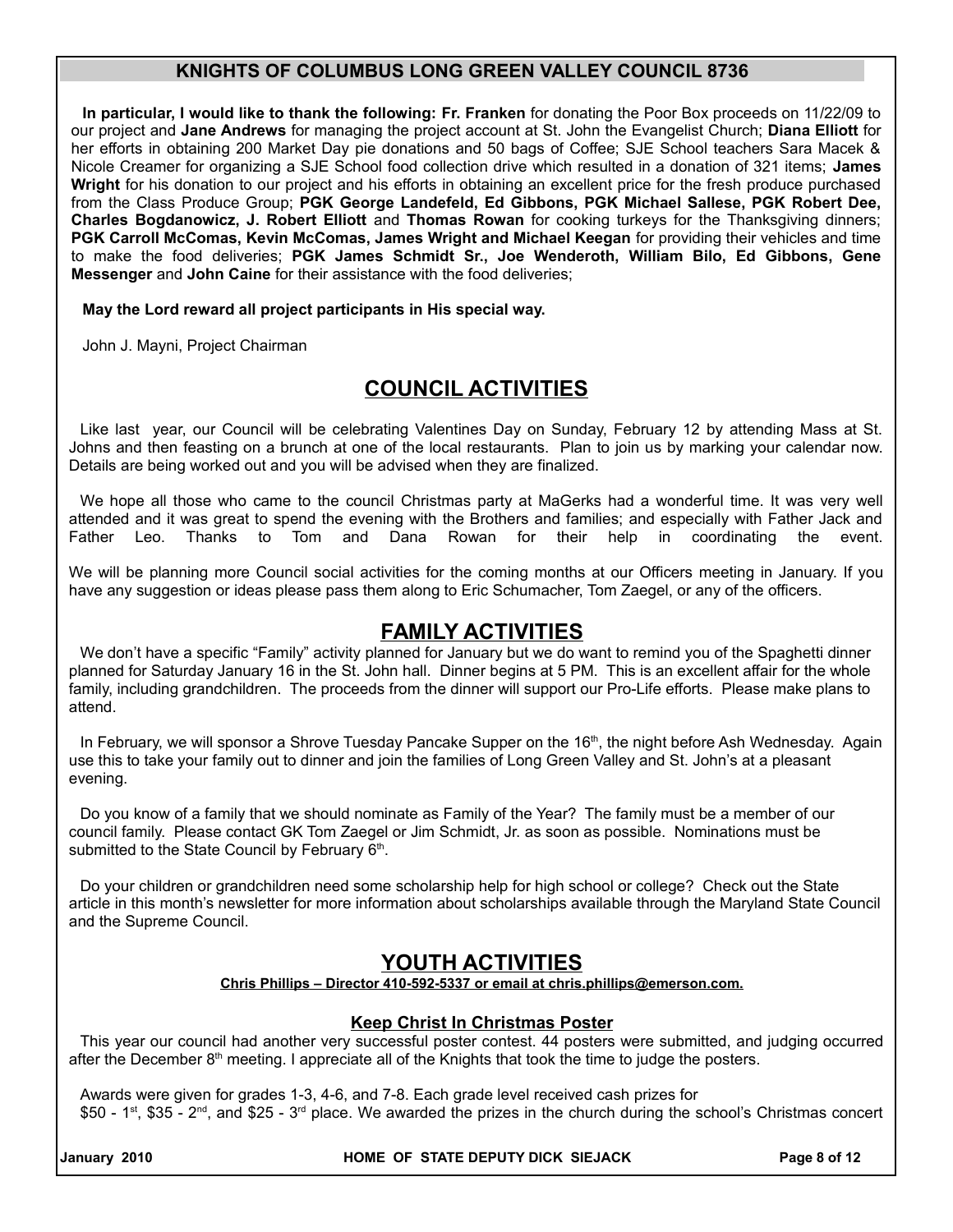on December 17th, and had some very excited children. All were very grateful to the Knights for conducting the contest.

During our presentation, the principal Jean Delcher talked about the longstanding support that the Knights have provided to the school. As part of the support, I had the honor of presenting a check for \$500 to the school on our council's behalf.

We also were able to extend a welcome to men in the audience to join our Council, as these are very visible signs of what the Knights do. It's an invitation to "Put your Faith in action".

I also thank our many Brothers who were in attendance.

Our Poster Contest winners this year were:

| Grades 1-3                | Grades 4-5       |
|---------------------------|------------------|
| 1. Keagan Elizabeth Plume | 1. Brian North   |
| 2. Lucas Dueber           | 2. Kayla Kozak   |
| 3. Sarah Lynch            | 3. Addison Plume |
|                           |                  |

**Grades 1-3 Grades 4-5 Grades 7-8** 1. Abigail Catterton 2. Kelly Fischer 3. Rachel Weskalnies

Basketball Free Throw

Need a cure for the winter blues? We have a date and place for the Basketball Free Throw, and we could have a large turn out for the event on January  $13<sup>th</sup>$  at Kingsville Elementary. The tentative time is 7PM. I have connected with a director for a recreation league of young players ages 5-12.

We just need some help with counting and recording the free throws made (each child gets 10 tries), gathering the balls, and operating a basket as we hope to have more than one.

## **PRO LIFE**

#### **Ed Gibbons PGibb1@aol.com 410-592-2750**

BROTHER JIM CROSS HAS KINDLY BROUGHT THIS TO THE COUNCIL'S ATTENTION.

THE MARYLAND CATHOLIC CONFERENCE'S "TAKE ACTION ALERT" COLUMN OF DECEMBER 14, 2009, SUGGESTS CONTACTING "THE OFFICES OF SENATOR CARDIN (202-224-4524) AND SENATOR MIKULSKI (202-224-4654) ASKING THEM TO SUPPORT THE MENENDEZ AMENDENT (THIS AMENDMENT WOULD KEEP ABORTION FUNDING OUT OF THE HEALTHCARE PLAN) AND ALSO TO SUPPORT LANGUAGE IN THE MANAGER'S AMENDENT TO UPHOLD LONGSTANDING POLICIES AGAINST ABORTION FUNDING AND IN FAVOR OF CONSCIENCE RIGHTS."

JIM BELIEVES THE LATTER REFERENCE IS TO THE PRACTICE OF HAVING A CONFERENCE COMMITTEE DRAFT A BILL TO RECONCILE DIFFERENCES IN THE HOUSE AND SENATE VERSIONS OF A BILL. SINCE THE HOUSE VERSION WITH THE STUPACK AMENDMENT AGAINST ABORTION FUNDING PASSSED BY A COMFORTABLE MARGIN, A LITTLE URGING MIGHT GET THE SENATE TO RECONSIDER AND PASS THE MENDENDEZ AMENDMENT IN ORDER TO GET THE BILL PASSED IN THE SENATE.

PRAYING THE ROSARY WOULD HELP, TOO.

## **LECTURER'S REPORT**

#### **Joe Wenderoth, (410) 491-5918, email lecturer@kofc8736.org**

The December 22<sup>nd</sup> Lecturer program was a light and informal Christmas program designed to relax the members and prepare for the rapidly approaching (3 days!) Holiday.

The January Social Meeting (26<sup>th</sup>) Lecturer Program will be a Pro Life program. As always, please advise me of any requests that you may have for Lecturer Programs.

**January 2010 HOME OF STATE DEPUTY DICK SIEJACK Page 9 of 12**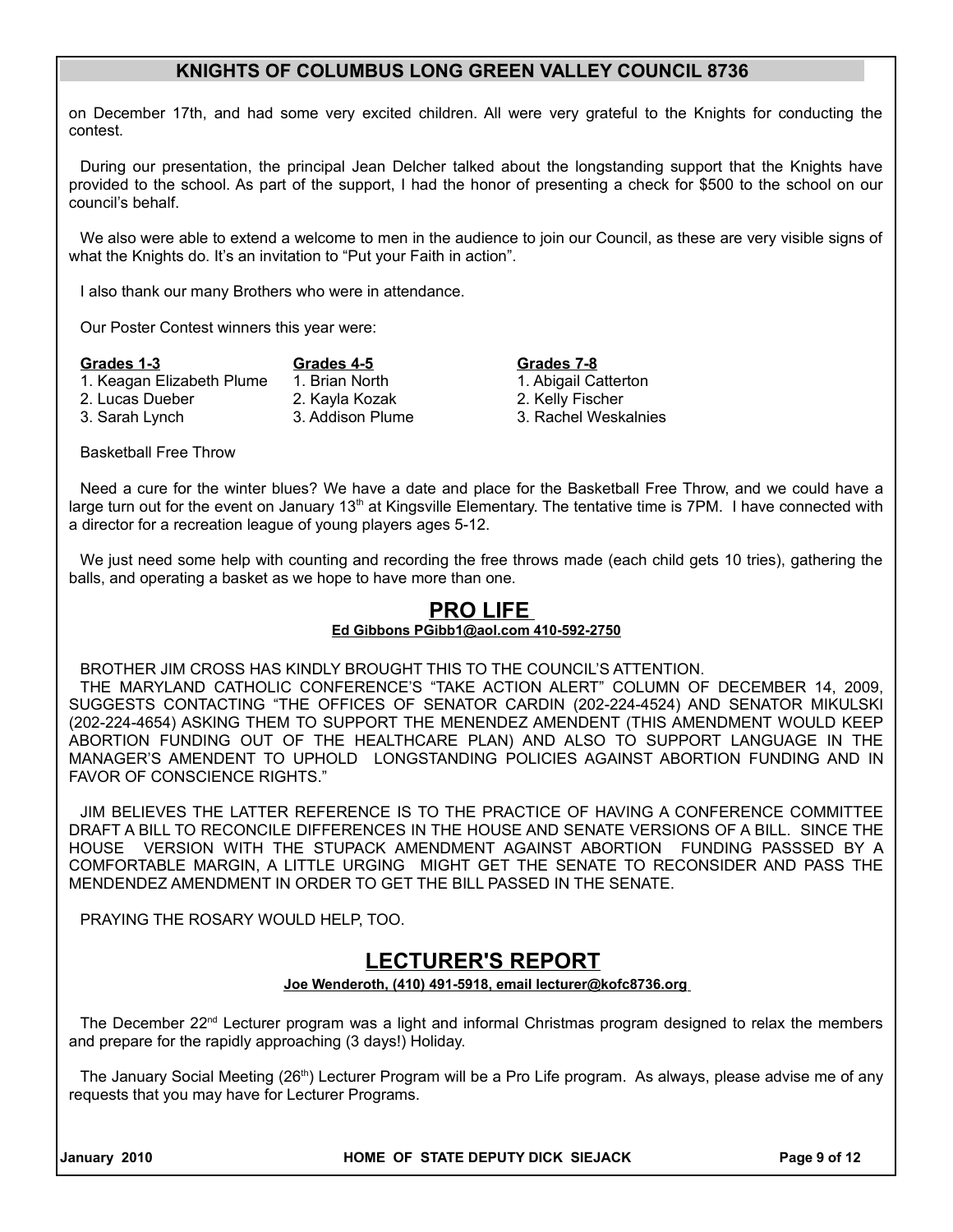Last puzzle answer to the Downsizing question is "Queue" which is still pronounced "Q" after dropping the last 4 letters. Hence the hint I provided – "Don't line up with this answer." Sadly there was no winning answer submitted.

The puzzle for January follows. You can email (preferred) or snail mail answers to the Lecturer. The Knight's Ladies are also invited to compete as usual this month. The Knight's Ladies responses have been lagging lately and the men are beginning to dominate (unlike their role at home).

**January Puzzle.** Change of Shoe: Name an informal kind of shoe in two syllables. Then *phonetically* reverse the two syllables to get a word meaning "leave of absence". What are the two words?

Good Luck.

## **CHANCELLOR'S REPORT**

#### **Bob McGraw, Work 410-887-1828, Cell/Text 443-299-7732, E-mail rsmcgraw@verizon.net**

Feel free to contact me if you know of any brother or family member that is in need of prayers. Please continue to pray for the following:

#### **Brothers:**

Marland Carlson Joe Owens Jim Cross George Thuman Jr. Pop Stritzinger Msgr. John Collopy Former Chaplin and Pastor Leo Tittler

Brother Carlson is currently residing at Quail Run Assisted Living located at 9900 Walther Blvd 21234. He would welcome anyone who would like to visit him.

#### **Relations:**

Mary Jane Zaegel, Wife of Brother Tom Zaegel Jerry Rowan, Uncle of Brother Thomas Rowan Carolyn Thuman, Wife of Brother George Thuman Kevin Landefeld, Son of Brother George Landefeld William Snowden, Brother in Law of Brother Charles Valle Hank McGraw, Father of Brother Robert McGraw

#### **Deceased:**

Brother William J. Mester, Sr.

*NOTE: We have no system of routinely identifying those people whose health has improved to the point that they no longer need to be on the prayer list. Consequently, at the end of each quarter, we will delete all names that have been on the list for three or more months. Anyone with a request should contact the Chancellor, Bob McGraw, at either of the above addresses and they will be listed/reinstated on the prayer list.*

### **JANUARY BIRTHDAYS**

|    | Msgr. Marty Strempeck |    |
|----|-----------------------|----|
| 3  | Danny Seibert         | 3  |
| 4  | Paul Nolan            |    |
| 5  | Ross Galeano          | 10 |
| 13 | <b>Greg Monnier</b>   | 21 |
| 25 | David Battista        | 26 |
| 29 | <b>Gus Schmidt</b>    | 31 |
|    |                       |    |

**January 2010 HOME OF STATE DEPUTY DICK SIEJACK Page 10 of 12**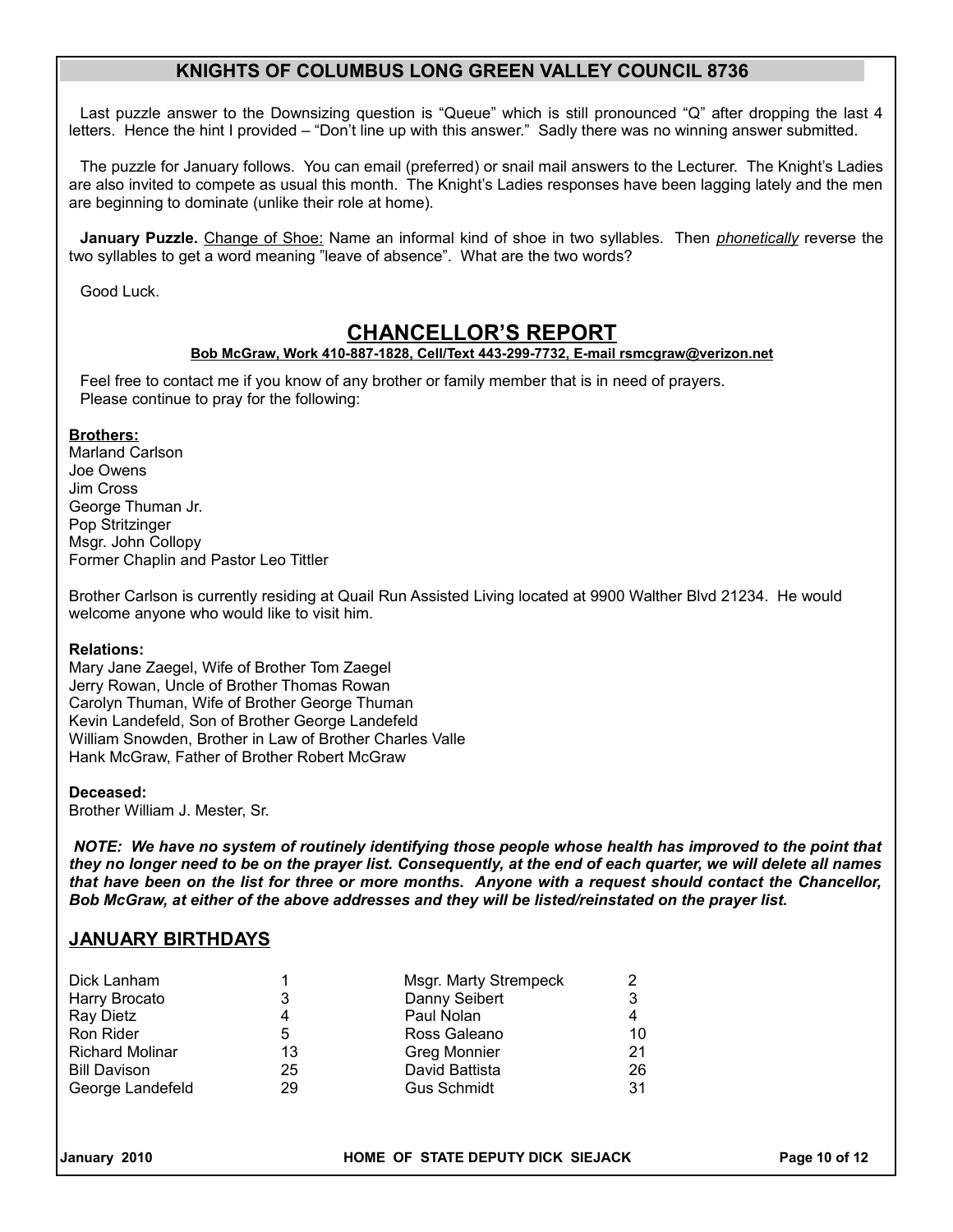# **DATES TO REMEMBER**

| <b>DATE</b>    | <b>DAY</b> | <b>TIME</b> | <b>ACTIVITY</b>                                    | <b>LOCATION</b>              |  |
|----------------|------------|-------------|----------------------------------------------------|------------------------------|--|
| <b>JANUARY</b> |            |             |                                                    |                              |  |
| 5              | Tues.      | 7:00PM      | Knights' Ladies Meeting                            | <b>Council Home</b>          |  |
| $\overline{7}$ | Thurs.     | 7:00PM      | <b>Officers Meeting</b>                            | <b>Council Home</b>          |  |
| 7              | Thurs.     | 7:00PM      | <b>Tips Training</b>                               | <b>Council Home</b>          |  |
| 9              | Sat.       |             | Mid Term meeting                                   | <b>Cardinal Gibbons</b>      |  |
| 12             | Tues.      | 8:00 PM     | <b>Business Meeting</b>                            | <b>Council Home</b>          |  |
| 13             | Wed:       | 7:00PM      | <b>Basketball Free Throw Shootout</b>              | <b>Kingsville Elementary</b> |  |
| 14             | Thurs.     | 8:00PM      | <b>BCGK Meeting</b>                                |                              |  |
| 16             | Sat.       | 6:00PM      | <b>Spaghetti Dinner</b>                            | St. Johns Hall               |  |
| 21             | Thurs.     | 8:00PM      | <b>ABJC Meeting</b>                                |                              |  |
| 22             | Fri.       |             | March For Life                                     | Washington, DC               |  |
| 26             | Tues.      | 8:00PM      | <b>Council Social Meeting</b>                      | <b>Council Home</b>          |  |
| 30             | Sat.       | 5:00PM      | Fifth Sunday Mass/Pot Luck Dinner St. Johns Church |                              |  |
|                |            |             | <b>FEBRUARY</b>                                    |                              |  |
| 02             | Tues.      | 7:00PM      | <b>Knights Ladies</b>                              | <b>Council Home</b>          |  |
| 04             | Thurs.     | 7:00PM      | <b>Officers Meeting</b>                            | <b>Council Home</b>          |  |
| 09             | Tues.      | 8:00PM      | <b>Business Meeting</b>                            | <b>Council Home</b>          |  |
| 11             | Thurs.     | 8:00PM      | <b>BCGK Meeting</b>                                |                              |  |
| 12             | Sun.       |             | <b>Valentine's Day Brunch</b>                      | (later)                      |  |
| 16             | Tues.      | 5:00PM      | <b>Shrove Tuesday Pancake Supper</b>               | <b>St. Johns Church</b>      |  |
| 18             | Thurs.     | 8:00PM      | <b>ABJC Meeting</b>                                |                              |  |
| 23             | Tues.      | 8:00PM      | Social Meeting                                     | <b>Council Home</b>          |  |
| 27             | Sat.       | 12:00PM     | <b>Catholic Bee Contest</b>                        | <b>St. Johns School</b>      |  |
|                |            |             |                                                    |                              |  |
|                |            |             |                                                    |                              |  |
| January 2010   |            |             | HOME OF STATE DEPUTY DICK SIEJACK                  | Page 11 of 12                |  |